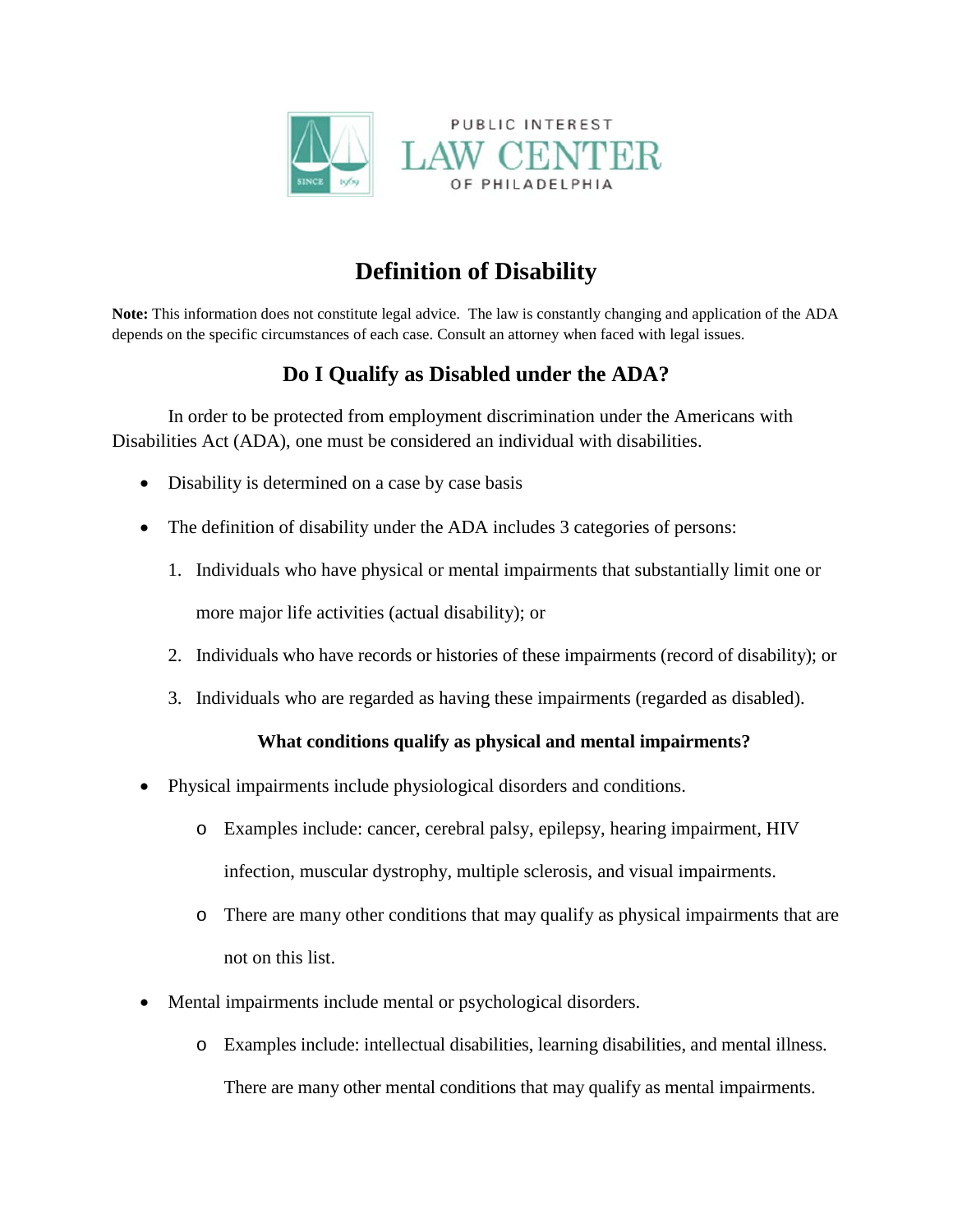- Individuals who have completed or are participating in drug rehabilitation programs and are no longer using illegal drugs are considered individuals with disabilities.
- Individuals who are currently using illegal drugs are not protected under the ADA.
- The following conditions are specifically excluded from protection under the ADA: bisexuality, compulsive gambling, exhibitionism, homosexuality, kleptomania, pedophilia, pyromania, transsexualism, transvestism, and voyeurism.

#### **What does it mean for impairments to substantially limit major life activities?**

- Major life activities include: caring for oneself, performing manual tasks, seeing, hearing, eating, sleeping, walking, standing lifting, bending, speaking, breathing, learning, reading, concentrating, communicating, and working.
- Major life activities also include major bodily functions such as digestive, bowel, bladder, neurological, brain, respiratory, immune, circulatory, endocrine, and reproductive functions.
- These lists are not exhaustive. Other activities may be considered major life activities.
- A major life activity is substantially limited when a person is either
	- 1. Unable to perform the activity; or
	- 2. To some degree restricted as to the condition manner or duration in which s/he can perform the activity as compared to the average person.
- Temporary or transit, minor, and non-chronic impairments generally will not be considered to be substantially limiting. For example: a broken leg, the flu, or recovery from surgery that do not result in permanent limitations.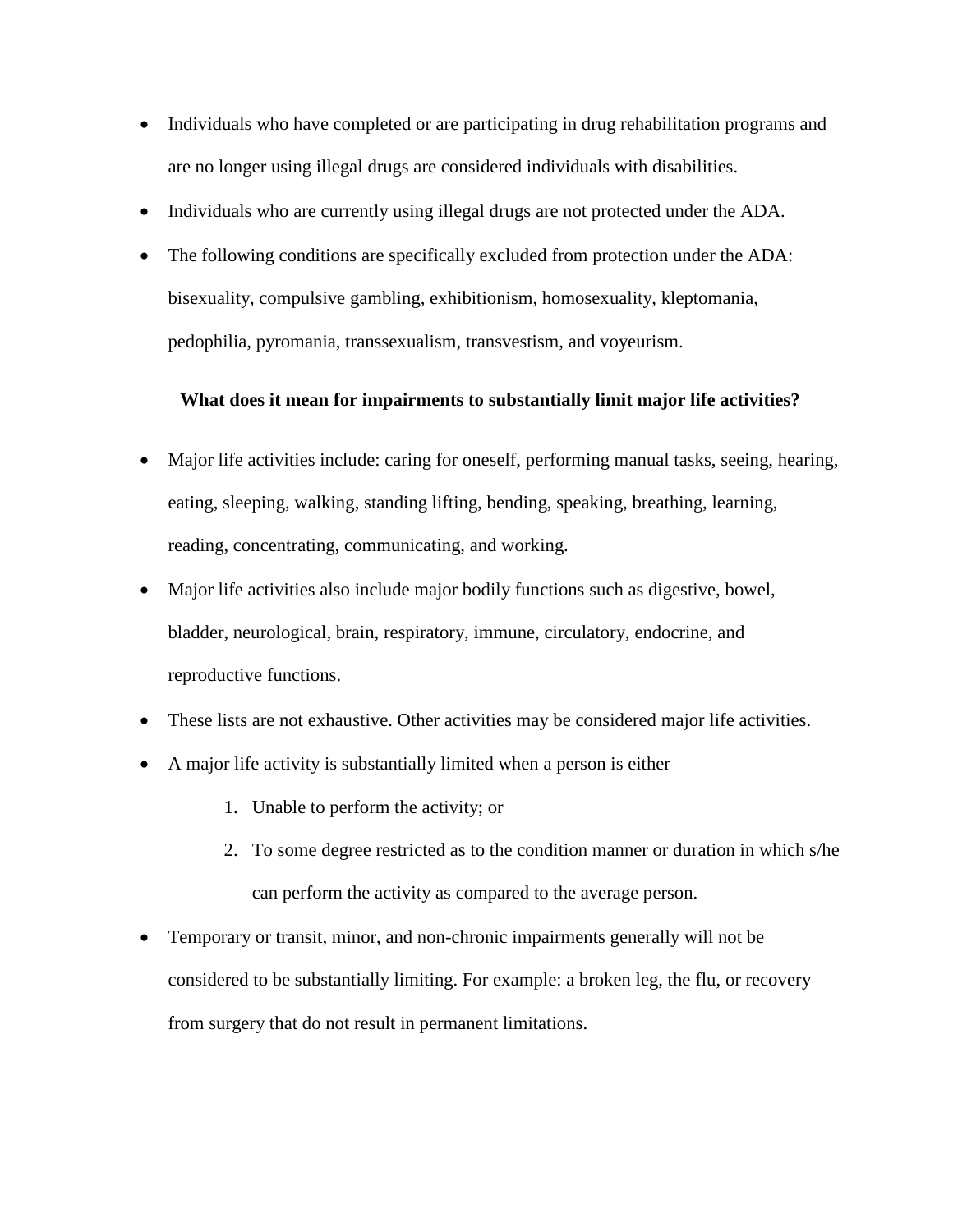• A person with multiple impairments that combine to substantially limit a major life activity may be determined to have a disability.

#### **Examples of predictable disability assessments**

Some conditions almost always qualify as disabilities under the ADA because they significantly impair a major life activites. Examples include:

- Deafness substantially limits the major life activity of hearing
- Cancer substantially limits the major life activity of normal cell growth
- An intellectual disability substantially limits the major life activity of brain function
- Diabetes substantially limits the major life activity of endocrine function
- HIV substantially limits the major life activity of immune function

#### **Mitigating Measures**

- Generally, the availability or use of mitigating measures may not be considered when determining whether an impairment substantially limits a major life activity.
	- o Examples include hearing aids, medication, prosthetics, mobility devices, and cochlear implants. A person whose HIV viral load is managed with medications is still disabled, even if the virus is no longer detectible, because without the medication as a mitigation measure, the virus would substantially limit the functioning of the immune system
- Ordinary eyeglasses are considered when determining whether an impairment substantially limits. If a person's vision is fully corrected with ordinary eyeglasses or contacts, that person is not disabled under the ADA.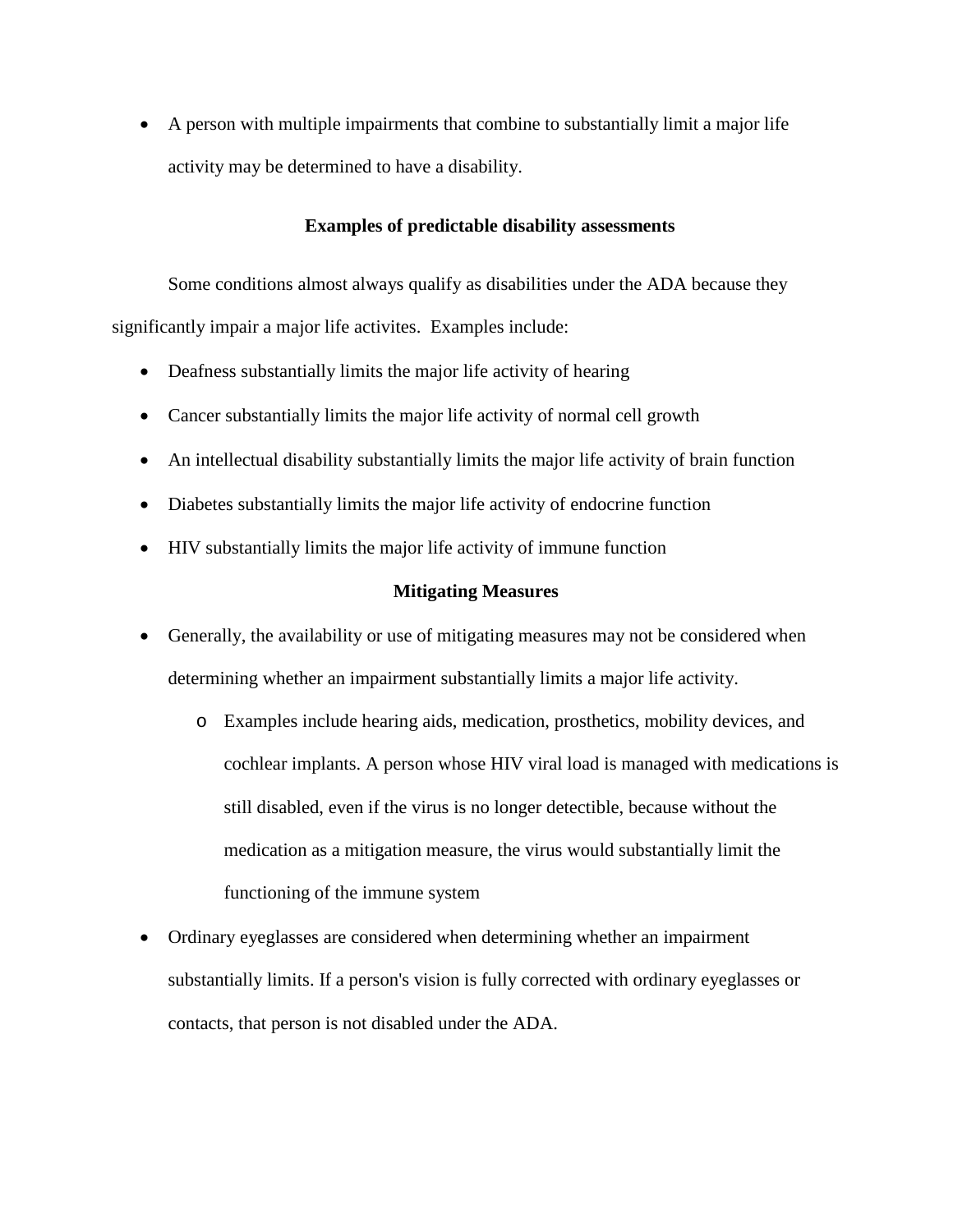#### **Impairments that are Episodic or in Remission**

- When an impairment that is episodic or in remission substantially limits a major life activity when active, that impairment is a disability. For example, epilepsy or cancer that is in remission.
- Temporary or transit, minor, and non-chronic impairments generally will not be considered to be substantially limiting. For example: a broken leg, the flu, or recovery from surgery
- An impairment that is episodic or in remission is considered a disability if it would substantially limit a major life activity when active. For example: epilepsy
- A person with multiple impairments that combine to substantially limit a major life activity may be determined to have a disability.

#### **Who qualifies as having a record or history of disability?**

- An individual may be considered a person with a disability and protected by the ADA even if s/he does not have an actual impairment if s/he has a record of impairment.
- In order to have a record of disability under the ADA, a person must have a history of or have been misdiagnosed as having a physical or mental impairment that substantially limited a major life activity.
	- o Examples of people who may have a record of disability: former cancer patients, people with histories of mental illness, people who were formerly addicted to illegal drugs but have successfully received treatment, people who were misdiagnosed.